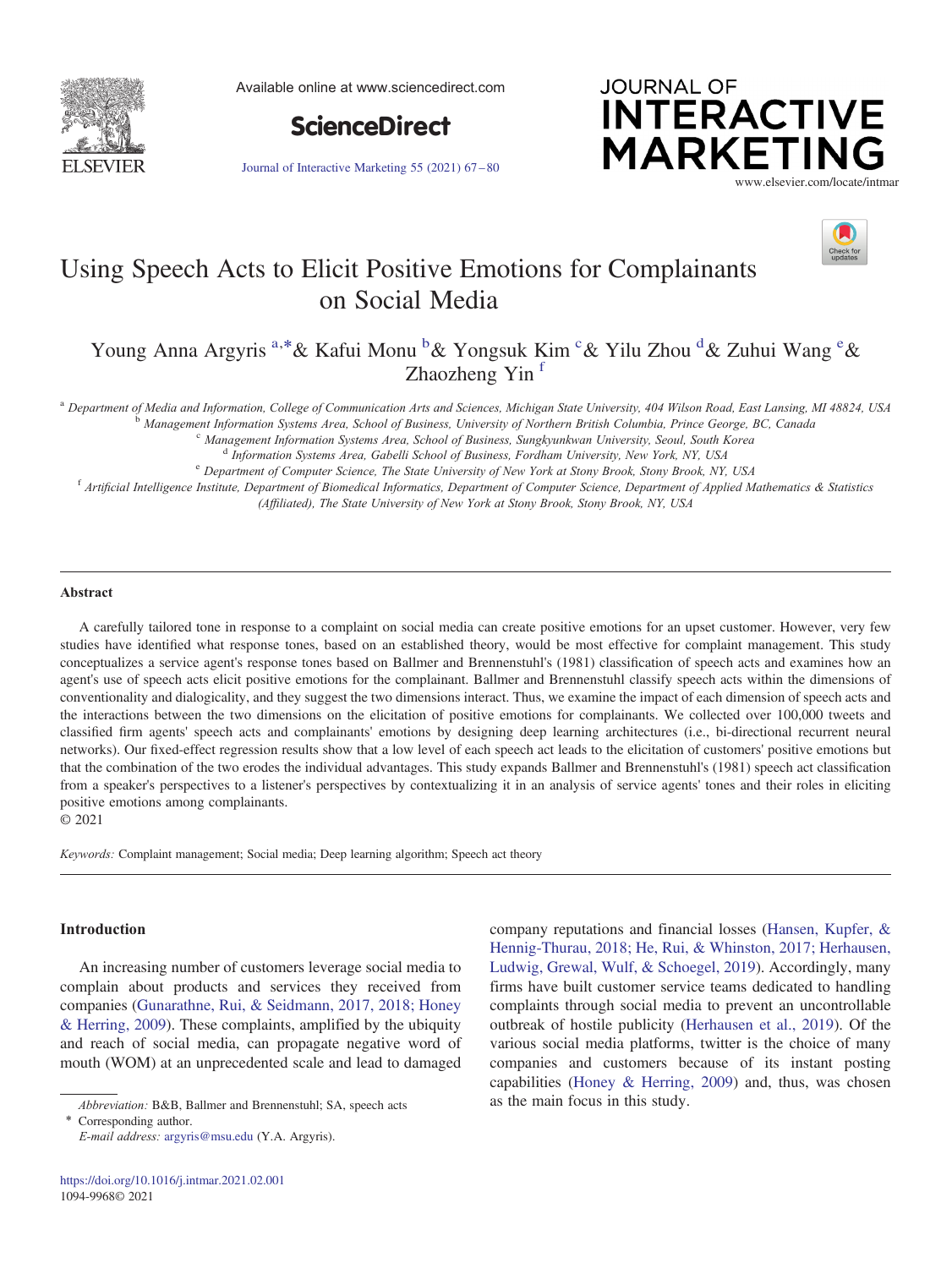Recent studies have started attending to complaint handling on social media (e.g., Hu & Liu, 2004; Ma et al., 2015; Gunarathne et al., 2017). Yet, much remains unknown about the response strategies, particularly response tones, that firms can employ to elicit customers' positive emotions in conflict negotiation contexts. Although the importance of a service agent's response tone, apart from the linguistic meanings of the response itself, has been noted for decades in the service recovery literature (Beebe & Waring, 2002; Davidow, 2000; Davidow, 2003; Morris, 1988), few studies have identified response tones that are effective for addressing complaints.

The primary goal of this study is to address this gap in the literature by identifying a response tone that service agents can use on social media to elicit positive emotions among complainants to prevent an outburst of negative word of mouth (WOM). In this study, we define a response tone as the semantic style of a service agent's response that conveys their intentions and attitudes toward the customer, apart from the content of the response (Beebe & Waring, 2002; Beebe & Waring, 2004). Response tones matter for two reasons. First, an appropriately tailored tone can be more effective for eliciting positive emotions among complainants than the content of a response. This is because for some complainants, being treated with dignity is more important than receiving redress and compensation (Davidow, 2003; Morris, 1988). Second, training employees to use an optimal response tone reduces the financial burden of resolving complaints, while also reducing the stress levels of service agents (Davidow, 2000).

In identifying effective response tones, we draw from Ballmer & Brennenstuhl (1981) speech act classification. Speech act theory was devised in philosophy in the 1960s and has been used in a wide array of disciplines, including linguistics, psychology, legal studies, public policies, and recently, artificial intelligence (AI). Speech acts refer to the semantics of a conversation devised to deliver the speaker's intentions with the aim of influencing the listener's interpretation of the speech (Searle, 1999). Speech acts are not merely uttered but carefully crafted to adjust the listener's interpretations of the linguistic and direct meaning of sentences: hence, the term speech "acts" (Austin, 1962). Speech acts concern not "what is said, but how it is said" (Green, 2017). Among a few available classifications of speech acts, B&B's classification was chosen for its unique focus on speech acts used in bidirectional negotiations (Chang & Woo, 1994). Due to their focus, B&B's classification is increasingly adopted for the development of AI-based client-facing systems designed to address customer requests (Goldstein & Sabin, 2006; Jiang & Huhns, 2005; Steiner, 2019; Vieira, Moreira, Wooldridge, & Bordini, 2007). Given B&B speech acts' close fit with our definition of a response tone and its' broad applicability, we conceptualize the response tones based on B&B's speech acts in this study.

Another advantage of B&B's classification is that it considers the multidimensions of speech acts and the interactions between them, thereby allowing for in-depth analyses of response tones. In particular, B&B's classification identifies speech acts along the dimensions of conventionality and

dialogicality, and it suggests interactions between the two. Conventionality refers to the extent to which speech is prescripted or personalized on the spot for the listener. A high level of conventionality is called a "socially entrenched speech act," while a low level is called a "private speech act." Dialogicality denotes the extent to which either a speaker invites a listener's response or concludes the conversation. A high level of dialogicality is called "dialogue," and a low level is called "monologue." We investigate which level of each speech act and what combination(s) of the two speech acts would be effective for creating positive emotions for complainants.

To study this phenomenon, we identified all the companies that had twitter customer care accounts on the American Customer Satisfaction Index (ACSI), which is the national cross-industry measure of customer satisfaction in the US. Of these 34 accounts, we retrieved 102,407 tweets, from which we extracted 34,709 interactions made up of 86,744 tweets. An interaction is defined herein as a pair of tweets exchanged between an agent and a customer involved in the resolution of the customer's issue. According to this definition, an interaction consists of two tweets—(i) the agent's tweet to address the customer's complaint, and (ii) the customer's response to the agent's tweet. We analyzed how the agent's choice of speech acts in (i) elicits positive emotions for the customer in (ii). To identify speech acts in agents' tweets, we developed two recurrent neural networks (RNNs) (Lipton, Berkowitz, & Elkan, 2015) for conventionality and dialogicality. To recognize the kind of emotion (positive, neutral, and negative) in complainants' tweets, another multi-class RNN was proposed. Finally, employing a regression estimation with dyadic interaction-level fixed effects, we tested the effects of the two dimensions of speech acts and their interactions on creating positive emotions for complainants.

## Literature Review

#### Existing Literature on Social Media Complaint Management

Several prior studies have attended to complaint management on social media, attesting to its rapid growth in practice, although much remains unknown about corporate complaint handling strategies. The most common topic in these studies is the strategies that complainants employ to capture an agent's attention to solve their problems. For example, customers who use polite tones in their complaints receive faster responses from firms, and customers' social media standing (e.g., the number of followers) helps augment the effects of their politeness (Hu, Tafti, & Gal, 2019). Similarly, complainants in the presence of other social media users receive faster responses (Gunarathne et al., 2018).

The second topic deals with factors that facilitate complaining behaviors on social media. Past successes in obtaining redress from a firm increases the chances of the customer complaining again (Ma, Sun, and Kekre, 2015). Repeat complainants with concerns about the complaint handling processes are less likely to feel better even after expressing their concerns (Gunarathne et al., 2017).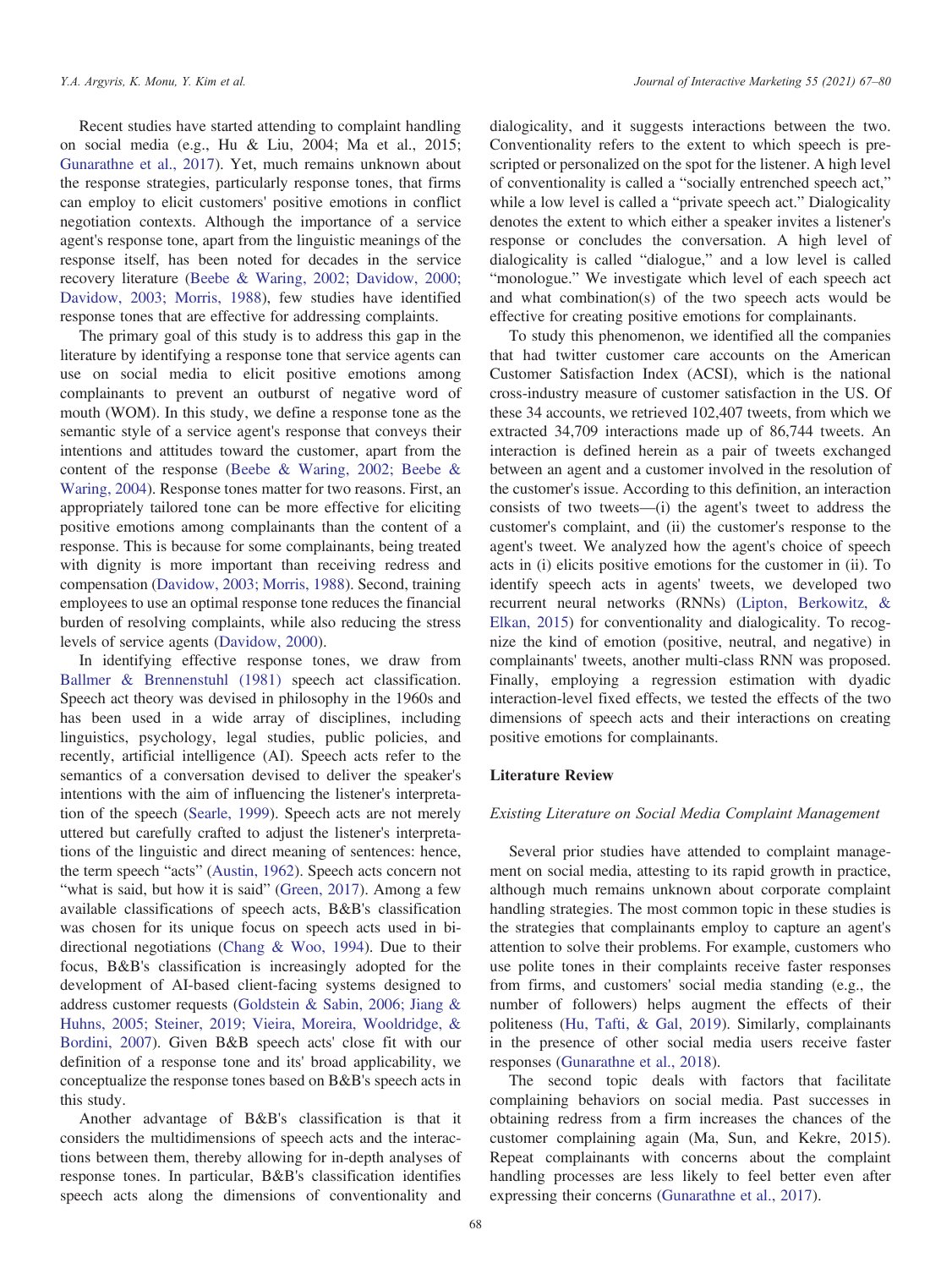The third topic in past studies deals with response strategies in terms of content and tones—that firms can employ to handle complainants' concerns, and this strand of research has received less attention than the prior two. Among a variety of response contents including handoff, apology, explanation, gratitude, direct messaging (DM), gratitude is found to create positive emotions for complainants, while proposing a handoff worsens them (Gunarathne et al., 2017). Another study suggests that a firm's defensive strategy, as opposed to accommodative strategy, in which a firm denies responsibility for an issue grows social media observers' purchase intentions for utilitarian products (Johnen & Schnittka, 2019). A defensive strategy allows observers to refute negative claims about the firm to which they are loyal, thereby alleviating their cognitive dissonance. Notably, the kind of response tone (i.e., formal or informal) changes or reverses observers' reactions to different response strategies. When the firm uses defensive responses, the response tone must be formal to show the firm's seriousness. We credit Johnen and Schnittka's (2019) for separating response tones from response content and demonstrating that response tones significantly affect observers' reactions to the firm's handling of complaints beyond the extent that response content explains. Nonetheless, Johnen and Schnittka (2019) did not include the multidimensionality of tones or interactions between them, nor did they show which response tone creates positive emotions among the customer who raised the issue.

In this study, we aim to fill this gap by identifying a response tone that an agent can use to create positive emotions for complainants without resorting to the excessive or premature provisions of redress. We ground our investigation in a firmly established theory to provide a systematic suggestion for a tone and to increase its generalizability for the growing areas of research and practice (e.g., AI) relevant to complaint management.

## Theoretical Framework and Hypotheses Development

# Conceptualization of Response Tones Based on Speech Act Theory

For identifying a proper response tone that a firm can employ on social media, we can employ the theory of speech acts (Austin, 1962; Searle & Vanderveken, 1985). Speech acts concern the semantics of a conversation, not the linguistic, direct meaning of a conversation (Searle, 1999). Recognition of the significance of speech acts has underscored "the ability of language to do other things than deliver the content" (Green, 2017). Apart from delivering the content, a speaker can do a variety of things with speech acts, such as making requests, asking questions, giving orders, and making promises (Searle & Vanderveken, 1985). In this sense, speech acts are used interchangeably with illocutionary force (Austin, 1962; Austin, 1970). The utterance of a meaningful sentence such as "You'll be more punctual in the future" may mean that "the speaker is making a prediction or issuing a command or even a threat" (Green, 2017). In this example, the speaker uses the illocutionary force to influence the listener's interpretation of the meaning of those words. Since the 1960s, speech act theory has become influential in various fields, including philosophy, linguistics, psychology, legal theory, and lately, AI in the design of speech for automated agents (Green, 2017).

## Ballmer and Brennenstuhl's Classification of Speech Acts

Among several classifications of speech acts, B&B's speech acts are relevant to analyzing negotiations between two parties (Chang & Woo, 1994), and, hence, are relevant to analyzing an agent's response to a complainant. Other classifications exist, such as Searle's (1999), yet they are suitable for analyzing unidirectional speech (Chang & Woo, 1994). In addition, the B&B classification was built according to a bottom-up model and, thus, fits with the participatory communicative patterns of social media (Chang & Woo, 1994).

Given this unique focus on dyadic negotiations, B&B's classification has been applied to developing intelligent and interactive customer-facing systems (Goldstein & Sabin, 2006; Jiang & Huhns, 2005; Steiner, 2019; Vieira et al., 2007). For instance, Woo and Chang (1992) used B&B's classification to develop negotiations between intelligent agent-based systems. They used B&B's classification to "map" a conversation and identify what the automated agent speaker should say in response to the other party in a negotiation. For instance, an agent must decide proper speech acts for an incoming claim (e.g., "I should get a 100% refund") in order to exercise bargaining power over the complainant. The capability of B&B's classification to devise counterarguments in a negotiation is relevant to the field of interactive marketing, especially the sub-fields concerning AI-assisted customer engagement. Examples include a chatbot created to interact with consumers (Gnewuch, Morana, & Maedche, 2017) and self-service technologies devised to negotiate sales terms with a firm (Su et al., 2001).

Due to these advantage and relevance of B&B's classification, we chose B&B's speech act classification over other classifications in our pursuit of a proper response tone.

# Expansion of B&B's Speech Act Classification

Although B&B devised the classification with consideration of a hearer in a negotiation, their focus was on the speaker who tries to exert influence on the hearer, without considering the impact of the speech acts on the hearer's emotions. With an example, "A 100% refund is not possible," B&B's focus would be to increase the speaker's bargaining power by influencing the hearer's interpretation of the speaker's speech act. Many questions can arise surrounding the hearer's emotional reactions to the speech acts, such as, would the hearer feel intimidated? B&B have not yet explained how a choice of speech acts affects the listener's emotions.

Complainants' emotions are critical for the success of twitter complaint management because complainants' positive emotions increase their loyalty (DeWitt, Nguyen, & Marshall, 2008), and negative emotions result in the discontinuation of their patronage (Chebat & Slusarczyk, 2005) as well as in the viral spread of negative WOM (Hansen et al., 2018; Herhausen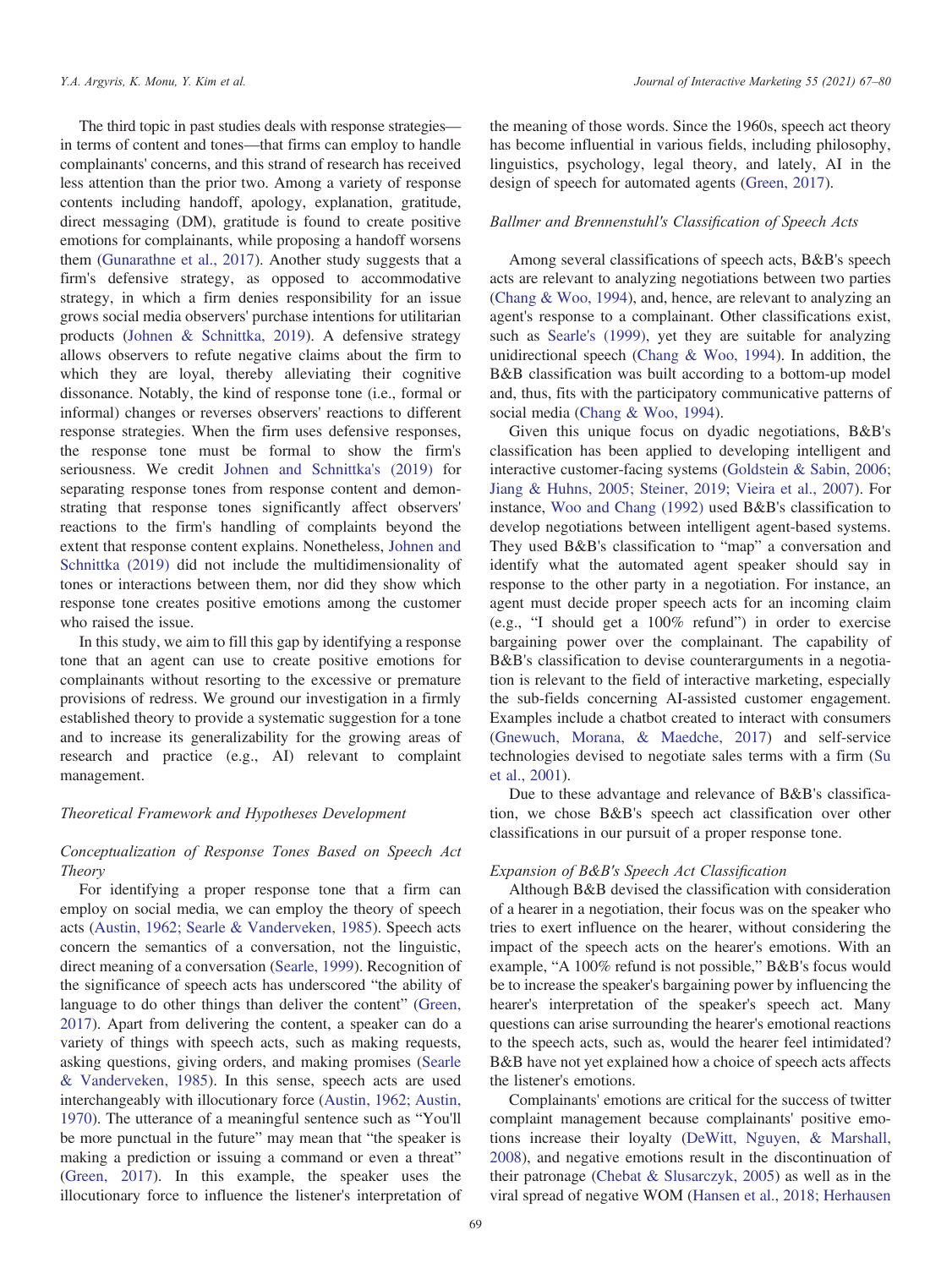et al., 2019). Thus, how a complainant emotionally responds to a speech act reflects the success of complaint management on social media and is worthy of further attention. Thus, we expand B&B's classification to include the hearer's emotions.

# Multidimensionality of B&B's Speech Acts and Interactions Among Them

According to B&B, two dimensions of speech acts exist that concern the semantics of a sentence: conventionality and dialogicality. Each of these has two levels. Conventionality refers to the intention of the speaker to either follow a predefined script or to engage in improvised speech. A highlevel conventional speech act—i.e., a socially entrenched speech act—follows a pre-established script independent of the speaker or the listener. A low-level conventional speech act —i.e., a private speech act—is customized for the speaker and the listener. A socially entrenched speech act is institutionalized and controlled; a private speech act is personalized and original. Socially entrenched speech acts apply to all members of society, while private speech acts are customized for the listener. These speech acts can be contextualized in complaint management settings as follows. An agent can say "Please do not hesitate to contact us if you have further questions" in a socially entrenched speech act, or they can say "Please let me know if your vehicle has another problem with the transmission" in a private speech act. The former is socially entrenched because the sentence can be applied to anyone, while the latter is private because it applies specifically to the complainant. In this sense, a private speech act is customized for the listener and, thus, applies to this complainant only.

Dialogicality identifies the speaker's intention to invite a response from the listener. At the high level of dialogicality, called dialogue, two voices engage with each other from different perspectives; at the low level of dialogicality, called monologue, only one person speaks. While dialogue invites a multiplicity of speakers and a variety of perspectives, monologue is conclusive. Dialogue is associated with debates and conversations; monologue is associated with statements. Examples of these speech acts are "Let me know what you think of our offer" in dialogue versus "This is what we can offer for you" in a monologue.

In addition, these two dimensions interact with each other, creating the four speech acts (Fig. 1). Each speech act conveys the speakers' distinct attitudes and intentions toward the hearer. The combination of a private speech act and a dialogue speech act renders the speech act known as "Interaction." In Interaction, the speaker tries to gain control over the listener, and so does the listener over the speaker. Thus, Interaction is a basis for a verbal struggle or heated discussion. Interaction also means reciprocal cooperation in which both parties work toward finding mutually agreeable solutions. Although each word in a sentence should not be used out of the context to identify the speech act of a sentence (Green, 2017), some of B&B's common examples for Interaction include "reassure," and "appease."

The combination of a private speech act and a monologue produces the speech act known as "Expression." In Expression, the speaker uses a private speech act without inviting the listener to join in the conversation. Thus, this speech act sounds like an unfiltered revelation of the speaker's emotional state to the listener rather than logical speech. Again, with caution against out-of-context interpretations, the examples that B&B provide are "express sympathy" and "address imperiously."

The combination of a socially entrenched speech act and a monologue results in the speech act known as "Appeal." In Appeal, the speaker tries to gain control over the listener using conclusive, pre-scripted speeches. The examples that B&B provide are "call attention to," "officially ask," and "demand." Lastly, the combination of a socially entrenched speech act and a dialogue speech act produces the speech act known as "Discourse." Discourse includes many mutual appeals and expressions and is lengthy and eloquent. Examples are "acknowledge," and "enter into a discussion."

## Hypotheses on Conventionality and Dialogicality

To our knowledge, no prior study has provided assertions as to how B&B's speech acts manifest in an agent's response tone, creating positive emotions for the complainant. Due to the lack of prior studies, we referred to the literature on crisis



Fig. 1. Interaction between dialogicality and conventionality (Modified from table 4.20 in Ballmer and Brennenstuhl (1981), p. 31).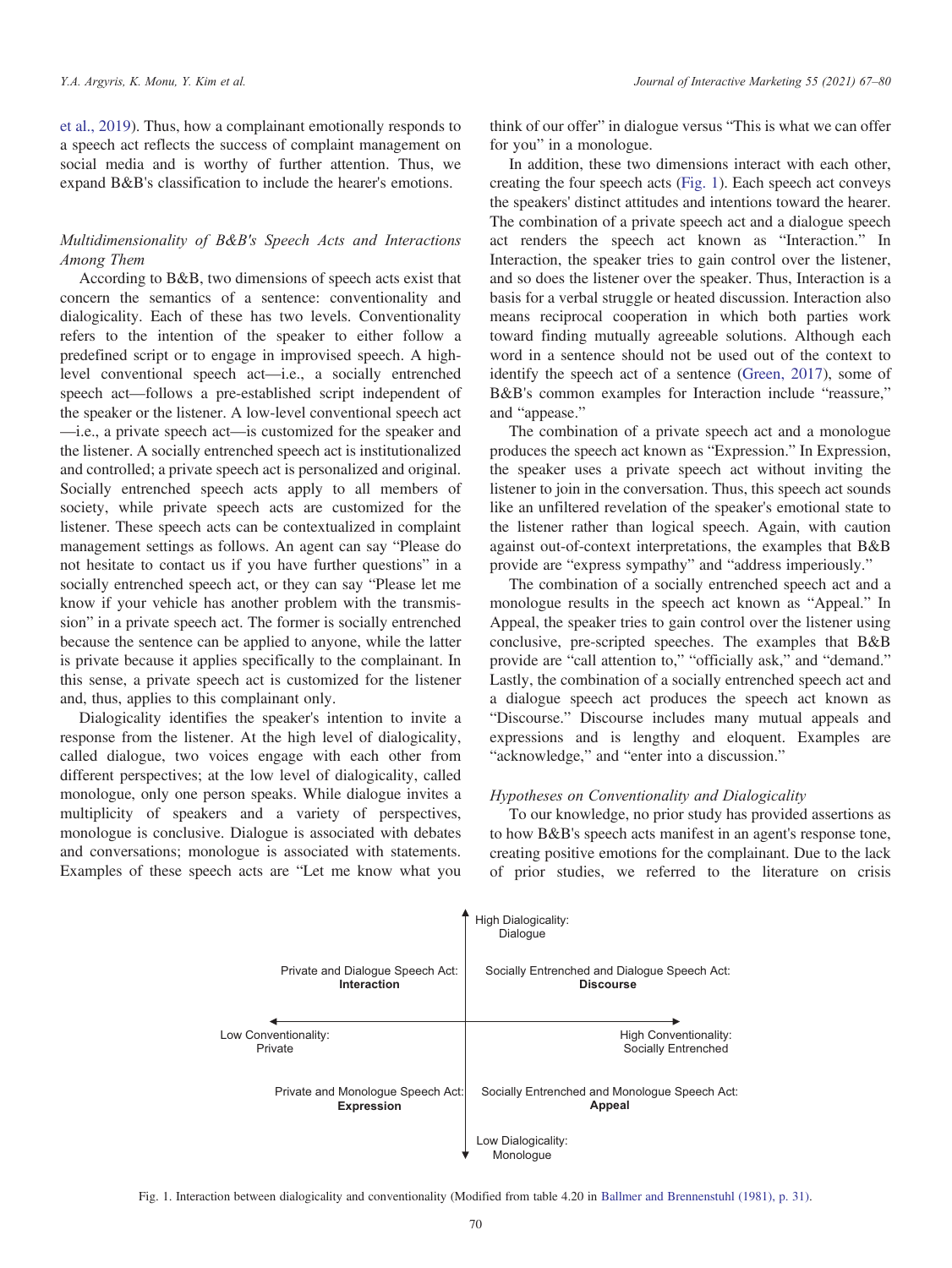communication on social media to search for studies relevant to formulating hypotheses on the impact of B&B's speech acts on complainants' emotions. According to Kelleher and Miller (2006), customers prefer personalized tones on corporate social media sites. A personalized tone has positive outcomes in online reputation damage control (van Noort, Voorveld, & van Reijmersdal, 2012). Customers prefer a private tone on social media because communication over social media lacks the visual and social cues that exist in face-to-face or phone conversations (Keeling, McGoldrick, & Beatty, 2010). Customers want their conversations with companies to be personable (Yang, Kang, & Johnson, 2010). Twitter increases the expectation of a personalized voice to reply to complaints or inquiries rather than a formal, generic tone (McCorkindale, 2010).

The preference for a private speech act, as shown in the corporate crisis management field, can be explained by the limited affordances of twitter. Twitter interactions are asynchronous (Einwiller & Steilen, 2015) and do not guarantee a response from a company (Hu et al., 2019). Twitter interactions do not provide exclusive and individual attention to the parties involved in the interactions because the majority (80%) of twitter users are on mobile devices (Brandt, 2019), and thus are likely engaged in multiple tasks (Lee & Benbasat, 2003). To compensate for these limitations of twitter conversations, complainants may prefer a private speech act so that they can replicate intimate and exclusive face-to-face or phone communication in which they are given individual attention. As such, we expect that complainants on social media would prefer a private speech act to a socially entrenched speech act.

H1. In a given interaction, a private speech act in the agent's message will elicit positive emotions for the complainant to a greater degree than a socially entrenched speech act will.

Next, we explore which level of dialogicality alleviates complainants' emotions on social media. A monologue speech act is considered more desirable for corporate crisis communication on social media presumably because 80% of twitter users are on mobile devices (Brandt, 2019) and, thus, prefer short responses to elaborate ones. On twitter, a firm's replies ought to be precise and conclusive as in monologue rather than iterative as in dialogue (McCorkindale, 2010).

We found three studies that suggest the possibility that a monologue speech act would be preferable to a dialogue speech act on social media, although the studies do not empirically compare the two levels. Kim, Kim, and Nam (2014) analyzed how firms use twitter, and they found that firms tend to provide short answers quickly. Ballmer and Brennenstuhl (1981) have shown that asking for further information on twitter decreases complainants' satisfaction with a firm's remedy. Niu and Fan (2016) have claimed that agent responses that do not require customers to take further action have positive effects on the alleviation of customers' negative emotions. Complainants perceive the agent's conclusive and short answers as understanding of the urgency of their problems (Niu & Fan, 2016). Based on these studies, we expect that a monologue speech act will lead to more positive emotions for complainants than a dialogue speech act. Therefore, we hypothesize the following.

H2. In a given interaction, a monologue speech act in the agent's message will elicit positive emotions for the complainant to a greater degree than a dialogue speech act will.

## Hypotheses on Interactions Between Conventionality and Dialogicality

As noted above, B&B have suggested that these two dimensions interact but did not posit how these interactions affect the listener's emotions. As described in the developments of the two prior hypotheses (H1 and H2), a combination of a private and monologue speech act would be preferable to any other combination given that a private speech act would be more effective than a socially entrenched one (H1) and that a monologue speech act would be more effective than a dialogue speech act (H2). Here, however, we argue otherwise, based on B&B's descriptions of the four speech acts (Fig. 1). The combination of a private speech act and a monologue speech act (as in Expression) will erode the individual benefits of each.

A private speech act combined with monologue to create Expression does not sound like an approach that considers the sensibilities of the listener but that focuses on the speaker's emotional state (Ballmer & Brennenstuhl, 1981). Expression can, therefore, sound inattentive.

In contrast, a private combined with dialogue speech act can meet the social media user's expectations of a response from an organization (Kelleher & Miller, 2006). According to B&B, although Interaction can mean a "hot" quarrel between an agent and a complainant, it also means that both parties pay attention to each other, laying a foundation for better behavior and mutual cooperation. Such exchanges of heated comments and responses are expected on social media platforms (Lee & Chau, 2018).

Furthermore, a private speech act can cancel out the negative effects of a dialogue speech act when combined in a single response. Recall that disadvantages of a dialogue speech act on social media include lengthy exchanges of posts, making the agent appear nonempathetic to the urgency of the complainant's problems (Niu & Fan, 2016). Despite this weakness, if a firm's agent uses both a private speech act and a dialogue speech act, the complainant may not find the agent nonempathetic because the use of a private speech act implies individual attention. Consider the following conversation excerpts as an example: "There is nothing I can do for you" (Expression) versus "There is nothing I can do for you, but can I do anything else for you to make you feel better?" (Interaction). As shown in this example, we posit that the positive impact of a private speech act will increase when it is combined with a dialogue speech act (Interaction).

A socially entrenched speech act, on the contrary, does not cancel out the shortcomings of a dialogue. A socially entrenched speech act alone is rhetorical and involves standard phrases. When it is combined with a dialogue speech act that involves invitations to a conversation, creating Discourse, this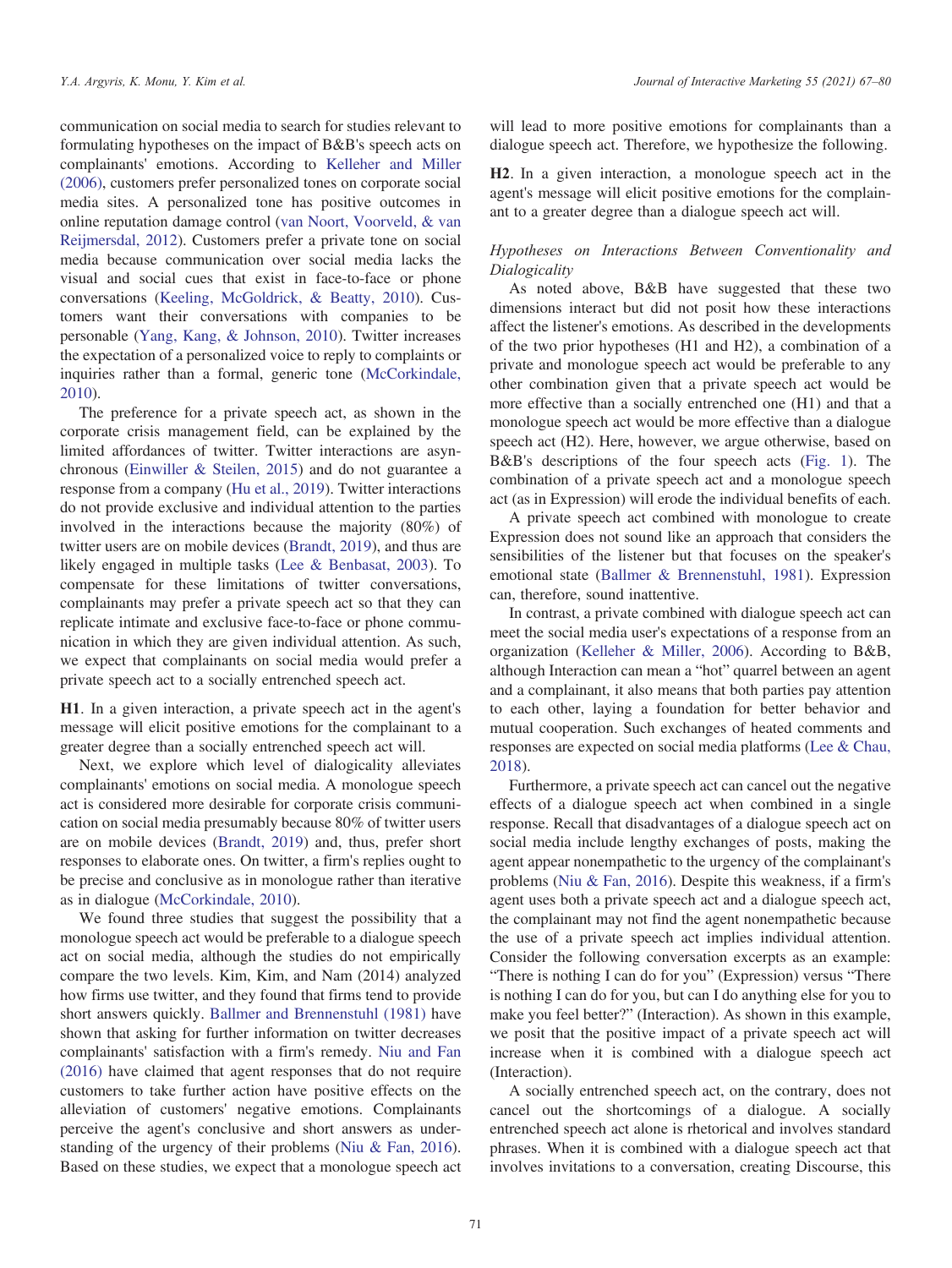results in many redundant phrases. Recall B&B's examples of Discourse, mentioned above: "acknowledge," and "enter into a discussion." These phrases are likely to create redundant phrases when used on twitter. Consider the following tweeted example of Discourse and compare it to the above example of Interaction: "There is nothing I can do for you, but can I do anything else for you to make you feel better?" (Interaction) versus "Unfortunately, we are unable to provide further assistance to you. Please do not hesitate to contact us if you have any other questions or comments" (Discourse). The latter is lengthy, redundant, and does not convey the agent's empathy regarding the urgency of the complainant's problem. Thus, we do not anticipate that socially entrenched speech acts will augment the impact of dialogue. In sum, we hypothesize the following:

H3. There will be interaction effects between the conventionality and dialogicality of a speech act in such a way that, in a given interaction, private speech act combined with a dialogue speech act (Interaction) in the agent's message will elicit positive emotions for the complainant to a greater degree than a private speech act combined with a monologue speech act (Expression).

## Method

## Data Collection

Data collection began with our reviewing the companies included in the ACSI list, which was created by the University of Michigan and is currently the only national cross-industry measure of customer satisfaction in the US (www.theacsi.org). From this ACSI list, we selected all the companies that had twitter accounts dedicated to handling complaints. We omitted all-purpose twitter accounts from our analysis. For example, Citi Group has two twitter accounts: @AskCiti to handle customer complaints and @Citi to share information with the public. In this case, we included only @AskCiti in our dataset. As a result, 34 companies were selected (Appendix A), which was, to the best of our knowledge, the complete coverage of the companies that have engaged with twitter customer complaint management at the time of our data collection. The 34 companies cover a wide range of industries, including accommodation and food services, arts and entertainment, finance and insurance, information, manufacturing, retail trade, and transportation and warehousing.

For each customer care twitter account, we collected the most recent tweets from the three years prior to the date we began our data collection. Twitter's API allows for the retrieval of an account's last 3,200 tweets. We circumvented this limit by using an automatic scroll-down function (Selenium with Python). As a result, the number of retrieved tweets per company varied depending on the firm's activity level. Of the 34 companies in our sample, 14 companies had more than 3,200 collected tweets. We crawled a total of 102,407 tweets from 34 companies. Appendix A presents the breakdown of the final sample by industry.

## Extraction of Interactions for Complaint Handling

As we are interested in how an agent's speech acts influence the complainant's emotions in the immediate aftermath of a customer's response to the agent's message, we needed to extract an "interaction." Previously, we conceptually defined an interaction as a pair of messages exchanged between an agent and a customer involved in the resolution of the customer's issue. An interaction is operationalized as a pair comprised of an agent's tweet and the subsequent complainant's tweet, which forms part of the thread (or conversation) involving the complainant's issue. Based on this definition and the accompanying operationalization, we took the following steps to extract interactions from the numerous and complex multiple-party and multi-topical tweets we had collected.

First, we needed to screen out tweets that were unrelated to complaint handling from our dataset. Although we downloaded tweets from customer care twitter accounts only, these tweets still included generic conversations (e.g., "Hello everyone!"). In order to eliminate irrelevant tweets, we limited our data to "conversations," defined as "a series of interactions between an agent and the corresponding customer on a single complaint sorted in chronological order." By this definition, conversations must meet: (1) be initiated by a complainant, (2) have at least one agent response tweet, and (3) include at least two complainant tweets (the complainant's initiating tweet as well as their response to the agent's tweet).

Once we extracted conversations, we broke each conversation into a series of interactions (as defined above) in chronological order. It was necessary to remove outliers related to: (1) time lag between the interactions within a conversation and (2) the number of interactions in a conversation. The former involves the agent's delayed responses, and the latter suggests complicated complaints escalating the complainant's frustration (Orthaber & Márquez-Reiter, 2011). To avoid confounding our analysis with these extraneous variables, we applied Miller's (1991) contention that values greater than three standard deviations from the mean can be interpreted as outliers and thus can be removed from analysis. As such, we removed those conversations that had longer than 42.95-day time lag (versus mean 1.75 day) between the interactions or had over 14 interactions (versus mean 2.98 interactions) per conversation.

As a result, of the 102,407 initially crawled tweets, we extracted 13,446 conversations and 34,709 interactions comprising of 86,744 tweets. Table 1 summarizes the final sample.

## Independent Variables: A Firm's Speech Acts

#### Development of Automatic Speech Act Classification Models

To classify firms' speech acts, we proposed two RNNs (Lipton et al., 2015) for the two dimensions (i.e., conventionality and dialogicality), respectively. The proposed model is illustrated in Fig. 2. Before being processed by the deep learning models, tweets were transformed by an embedding matrix to obtain corresponding word vectors. For this study, a pre-trained GloVe embedding matrix (Pennington, Socher, & Manning, 2014) was employed to generate 200-dimensional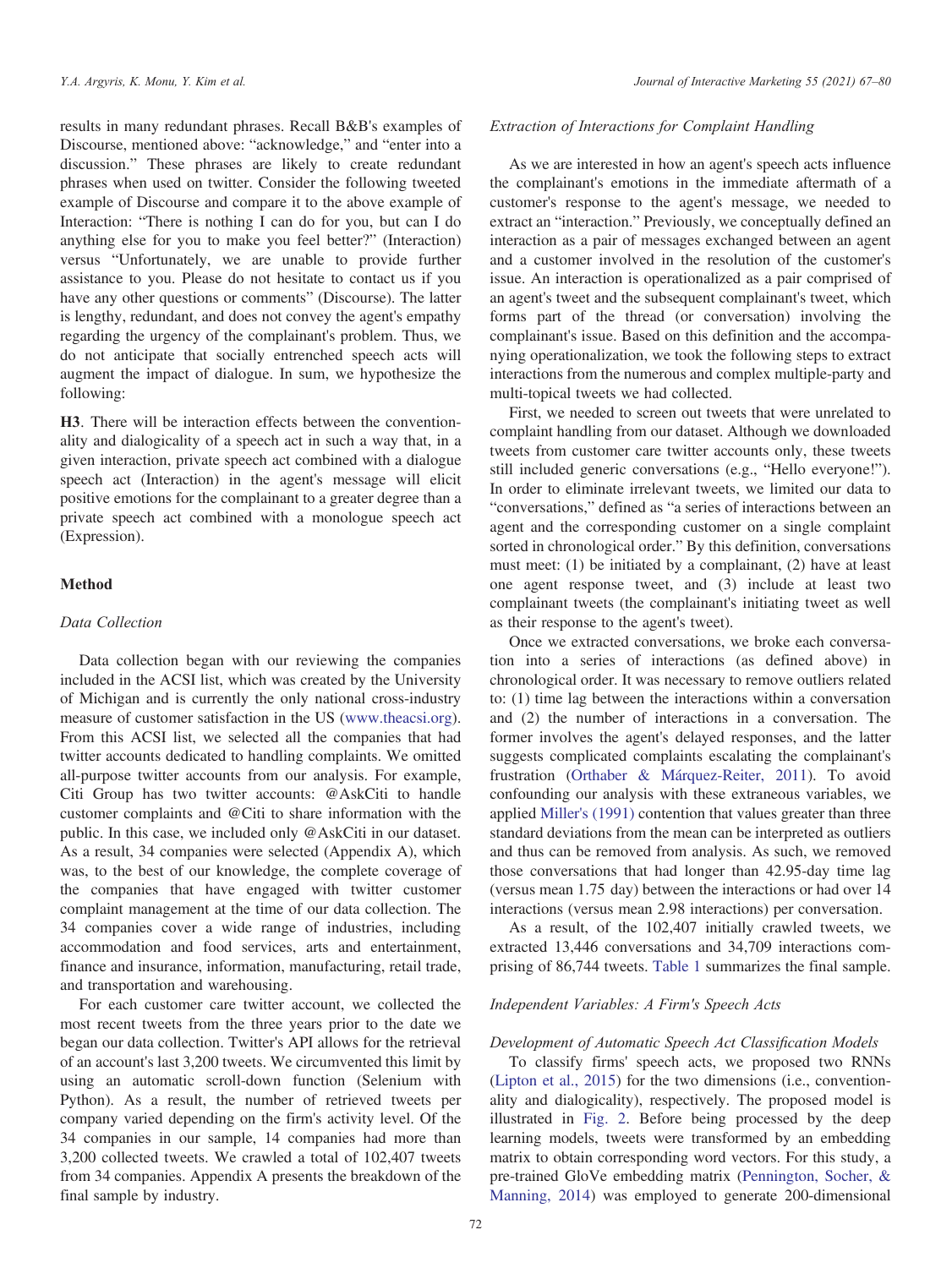Table 1 Description of sample.

| Types of data                             | Counts       |
|-------------------------------------------|--------------|
| Interactions (turns) consisting of tweets | 34,709       |
| Conversations consisting of interactions  | 13.446       |
| Complainant emotion                       | 34,709       |
| Negative $(-1)$                           | 14,034 (40%) |
| Neutral $(0)$                             | 10,610(31%)  |
| Positive $(+1)$                           | 10,065(29%)  |
| Agent speech act                          | 34,709       |
| Conventionality: Private speech act (1)   | 24,050 (69%) |
| Socially entrenched speech act (0)        | 10,659(31%)  |
| Dialogicality: Monologue speech act (1)   | 8,520 (25%)  |
| Dialogue speech act $(0)$                 | 26,189 (75%) |
|                                           |              |

word vectors. The GloVe embedding matrix was pre-trained on a twitter dataset that contained 1.2 million vocabulary terms. The word vectors were then passed through a bi-directional recurrent layer with 128 gated recurrent units (Bi-GRU) (Chung, Gulcehre, Cho, & Bengio, 2014) to obtain corresponding bi-directional hidden representations. To help the model pay attention to important words, a word-level attention layer was added on top of the previous bi-directional recurrent layer. After that, the weighted hidden features were passed through two fully connected layers with 128 and 64 hidden units, respectively. Each hidden layer was followed by a batch normalization layer (Szegedy, Ioffe, Vanhoucke, & Alemi, 2017) and a drop-out layer (Srivastava, Hinton, Krizhevsky, Sutskever, & Salakhutdinov, 2014). The batch normalization layer improved the model training speed, improved performance, and made the model training stable. The drop-out layer prevented the overfitting issue during model training. The final output of the proposed model was a continuous value between 0 and 1. For the conventionality dimension, if output values were greater than 0.5, the output results would be predicted as private. Otherwise, the results would be considered as socially entrenched. For the dialogicality dimension, if output values were greater than 0.5, the output results would be considered as monologue, and if values were less than 0.5, the results would be considered as dialogue.

To train the proposed models for the conventionality dimension, 2,000 tweets by agents were randomly selected and labeled by three experts as either private or socially entrenched. The final label was determined by the majority-voting method to reduce each human annotator's errors and subjectivity. The voting method is a common technique that uses multiple models to obtain better performance than could be obtained from any individual model (Onan, Korukoğlu, and Bulut 2016a; Onan, Korukoğlu, and Bulut 2016b). For the dialogicality dimension, another set of 2,000 tweets by agents were randomly selected and labeled by the three experts, and the final label was determined by the majority-voting method, in the same manner as for conventionality. Examples of the labels are presented in Table 2.

During model training, for each task (i.e., classifying as either conventionality or dialogicality), 1,800 samples were evenly selected for the model training, and 200 (the rest of the tweets) were used to validate the performance of the two models. After the models were trained for 50 epochs, the proposed models achieved 84.50% testing accuracy for classification of conventionality and 93.00% testing accuracy for classification of dialogicality (Table 3). In addition, we tried several relevant deep learning-based models to compare the performance. These models were: (1) a two-layer multilayer perceptron model (España-Boquera, Castro-Bleda, Gorbe-Moya, & Zamora-Martinez, 2011) with 128 and 64 hidden units, respectively; (2) a one-dimensional convolutional neural network (Krizhevsky, Sutskever, & Hinton, 2017) with one convolutional layer of 128 filters and a kernel size of  $1 \times 3$ ; and (3) a recurrent neural network with 128 gated recurrent units. The testing results for these methods are summarized in Table 3, from which we can observe that the proposed model (Bi-GRU-RNN) outperforms the other models. Therefore, we chose these two proposed models to complete the classification of the remaining agent tweets.

## Calculation of a Speech Act in An Interaction

We assigned the value of 1 if it had a private speech act and 0 if it had a socially entrenched speech act. Similarly, we assigned 1 if the tweet had a monologue speech act and 0 if it had a dialogue speech act.



Fig. 2. An illustration of the proposed bidirectional recurrent neural network-based model architecture.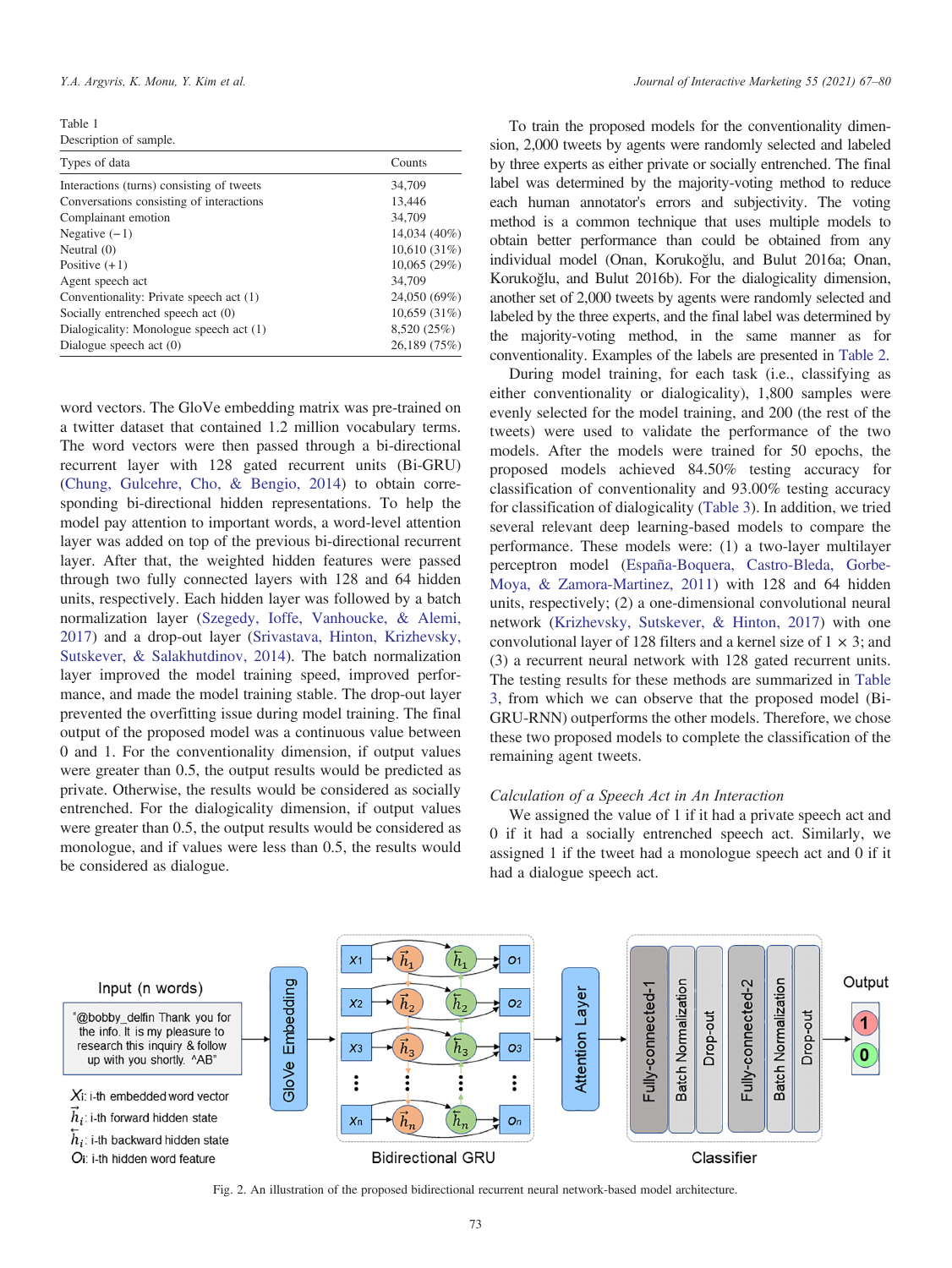#### Table 2

Private

|  | Examples of labels for conventionality and dialogicality. |  |
|--|-----------------------------------------------------------|--|
|  |                                                           |  |

#### Socially entrenched

- Karen Radley Acura's Service Dept can be reached at 866–979-9,863. I can call them tomorrow & request they follow up.
- There are several #Acura dealers in your area: Woodbridge, Falls Church & Chantilly. Which location is convenient for you?
- Great photo of your Acura, thanks for sharing William! Which dealership is your vehicle being serviced at?

#### Monologue

- Certainly Jennifer we have replied via direct message with the contact info as requested.
- I certainly understand the frustration & we've noted ur feedback. I recommend checking back on our site for future updates.
- I appreciate you asking, but we are unable to recommend modifications to your vehicle. I apologize for the inconvenience.

## Dependent Variable: A Complainant's Emotion Elicited by the Agent's SA

#### Classification of a Complainant's Emotion in Each Tweet

To recognize the kind of emotion (negative, neutral, or positive) in complainants' tweets, a multi-class RNN was proposed. The proposed model is like the model architecture illustrated in Fig. 2 except for the final output layer with 3 units for the emotion classification task. The complainants' tweets were processed by the pre-trained GloVe embedding matrix to obtain corresponding 200-dimensional word vectors. After that, the word vectors were passed through a bi-directional recurrent layer containing 128 gated recurrent units (Bi-GRU) to obtain bi-directional context information. One word-level attention layer was appended to help the model focus on important words during the model training and generate weighted hidden features. These hidden features were then passed through two fully connected layers with 64 and 32 hidden units, respectively. Each fully connected layer was followed by a batch normalization layer and a drop-out layer. The final output was a three-dimensional vector that indicated the predicted emotion category of the input tweet. For example, one output vector with values of [1, 0, 0] denoted the input tweet was classified as a negative emotion, following a "one-hot" coding scheme of [negative, neutral, positive] for our task.

To train the proposed model, 1,320 tweets were randomly selected from the dataset, and they were labeled by three

| Table 3                                                          |  |
|------------------------------------------------------------------|--|
| Accuracy testing results of speech act classification algorithm. |  |

|                      | Conventionality              | Dialogicality                |
|----------------------|------------------------------|------------------------------|
| Deep learning models | Embedding<br>(GloVe-Twitter) | Embedding<br>(GloVe-Twitter) |
| 2-layer-MLP          | 72.00%                       | 77.50%                       |
| 1D-CNN               | 79.50%                       | 86.00%                       |
| <b>GRU-RNN</b>       | 82.50%                       | 89.00%                       |
| <b>Bi-GRU-RNN</b>    | 84.50%                       | 93.00%                       |
| (proposed)           |                              |                              |

• I recommend speaking with Insurance Company about the extent of damage & they can confirm if involving Acura is necessary

- Please note an #Acura dealership is the only authorized facility for warranty repairs. We hope that helps.
- It would be our pleasure to help. Please direct message your full name, address, and phone number.

#### Dialogue

- Greetings Rajeev, were you going to be towing the vehicle to the #Acura dealership? Is there something I can help with?
- Hi Susan, I regret to learn of your negative experience. Please share more details regarding your concern.
- We didn't hear back from you Missy. It would be our pleasure to assist you. Let us know if our involvement is needed.

experts. The final label was determined by the majority-voting method, yielding a dataset consisting of 474 negative tweets, 439 neutral tweets, and 407 positive tweets. Examples of these labels are presented in Table 4. Then, 1,100 tweets were evenly selected as the training set, and 220 (the rest of the tweets) were used to evaluate the model performance. After the model was trained for 100 epochs, the proposed model achieved 80.90% testing accuracy. In addition, we tested three other deep learning models for the complainants' emotion classification task. These methods included the two-layer multilayer perceptron model, the one-dimensional convolutional neural network, and the recurrent neural network. The corresponding test results of these methods are exhibited in Table 5. The final testing results of the proposed model (i.e., Bi-GRU-RNN) outperforms the other deep learning models. Therefore, we decided to use the proposed model to predict the remaining complainants' emotions.

## Calculation of a Complainant's Emotion in An Interaction

The results from the above classification of a complainant's emotion were used to measure the dependent variable. We assigned one of the following values to the complainant's emotion: −1 (negative), 0 (neutral), or 1 (positive).

## Control Variables

As shown in Table 6, we controlled for 19 time-varying factors found in prior studies to affect a complainant's emotion over the course of a conversation (Gunarathne et al., 2017). Each of our 19 control variables can be put into one of five categories —content, complainant, company agent, interaction, and temporal (calendar) variables. By controlling these variables that potentially affect a complainant's emotions, we can better tease out the effects of speech acts on the complainant's emotion.

Notably, we controlled for the most common types of content that appeared in an agent's response. The most commonly found content of a response includes an apology, handoff, gratitude, or request for a direct message (DM, Gunarathne et al., 2017). In extracting the contents, three coders identified common linguistic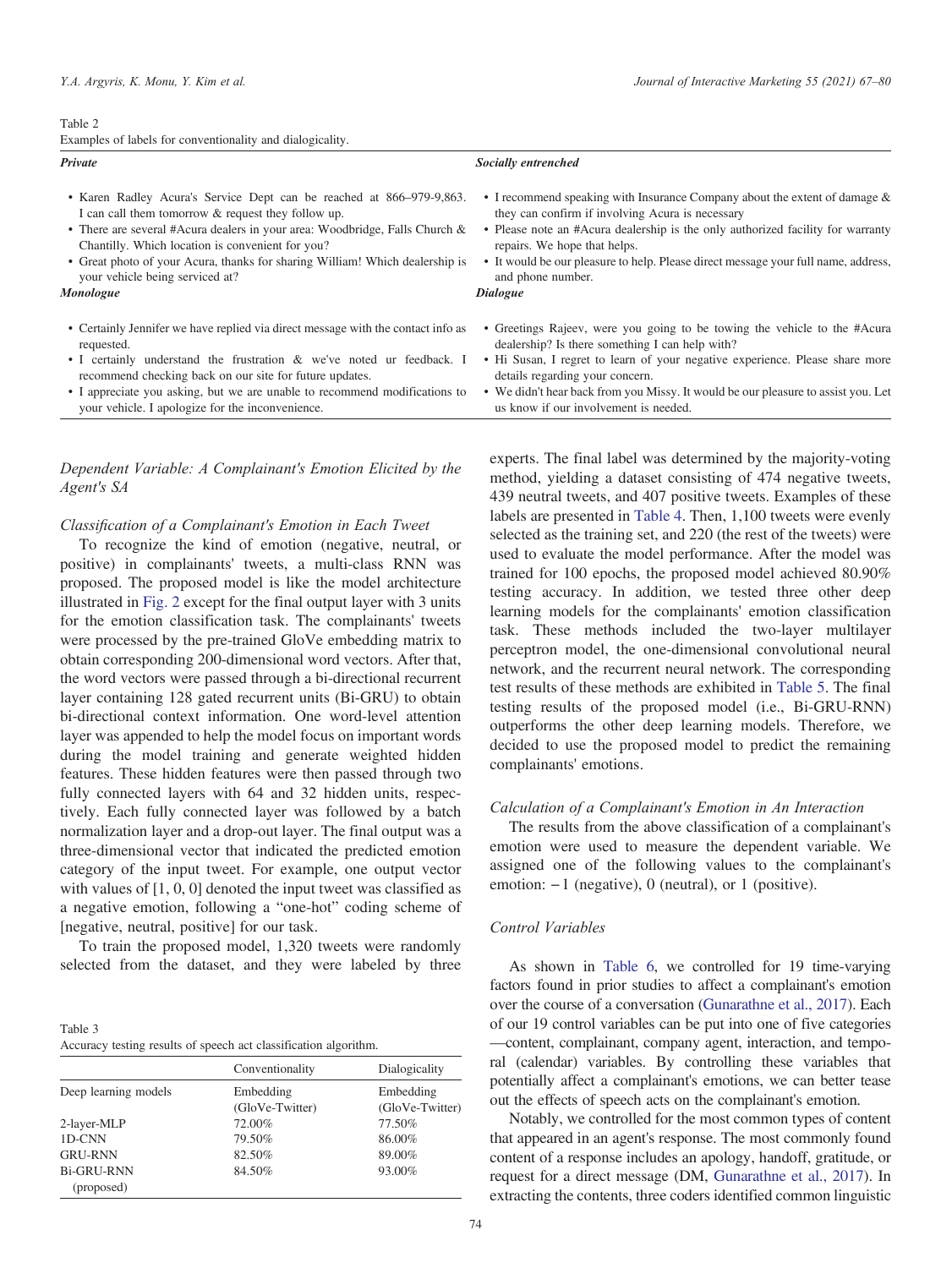Table 4 Examples of labels for complainants' emotions.

| Negative emotion<br>Neutral emotion                                                                                                                                                                                                                                                                                                                                                                                                                                                                                                                                                      | Positive emotion                                                                                                                                                                                                                                                                                       |
|------------------------------------------------------------------------------------------------------------------------------------------------------------------------------------------------------------------------------------------------------------------------------------------------------------------------------------------------------------------------------------------------------------------------------------------------------------------------------------------------------------------------------------------------------------------------------------------|--------------------------------------------------------------------------------------------------------------------------------------------------------------------------------------------------------------------------------------------------------------------------------------------------------|
| • Is there any difference if i pre-<br>• I guess, I have tried all those steps more than 20 times in<br>last couple of months! Result is same!<br>order WoD or if i buy it when<br>• And now my luggage isn't on the flight. How does this all<br>it comes out?<br>in one day?<br>• When do you open to assist<br>• I don't detest bank of America it is their lack of integrity in<br>passengers at BSB Brasilia<br>how they treat their employees is what I loathe that $\&$<br>• I contacted them and filled in<br>every thing what should I do<br>when they steal money<br>$next$ ?? | • I love Aetna and Aetna staff. I am sure there must be<br>thousands of tech staff behind this gr8 company.<br>• Also, huge shoutout to @AcuraClientCare for regular<br>outside-the-box thinking/ideas/support. #Acura brand-loyal<br>in big part to them. #cheers<br>• Thanks! That is very helpful:) |

Table 5

Accuracy testing results of sentiment analysis used for classifying complainants' emotions.

| Method             |        |        | 2-layer-MLP 1D-CNN GRU-RNN Bi-GRU-RNN (proposed) |
|--------------------|--------|--------|--------------------------------------------------|
| Accuracy $69.55\%$ | 73.18% | 78.64% | 80.90%                                           |

patterns that appeared in the minimum of 200 tweets per content type. Then, a template-based pattern matching program was developed to select the tweets that contain those patterns using regular expressions in Python. The results were validated by the same coders on the 200 randomly selected tweets per content. This process was repeated until the three coders reached an agreement that the results were 100% accurate and sufficiently extracted all the linguistic patterns of each content type. Appendix B provides the correlation table listing these variables.

In addition, we controlled for message concreteness, which is the overall average concreteness score of all the words included in a tweet (=the sum of the concreteness score of each word in a tweet/the total number of words in the tweet). Concreteness of a word refers to whether a word is specific and definite rather than abstract and generic (Brysbaert, Warriner, & Kuperman, 2014). Message concreteness was controlled because some customers may prefer concrete responses to general ones. In addition, we controlled for complainants' emotions in prior interactions because this could affect their emotions in subsequent interactions.

Table 6

| Descriptions of control variables. |  |  |  |
|------------------------------------|--|--|--|
|------------------------------------|--|--|--|

| Category      | Variable                                  | Operationalization                                                                                                                                                                                                            |
|---------------|-------------------------------------------|-------------------------------------------------------------------------------------------------------------------------------------------------------------------------------------------------------------------------------|
| Content       | Apology                                   | Whether the agent apologized $(1 = Yes, 0 = No)$                                                                                                                                                                              |
|               | Handoff                                   | Whether the agent handed the focal interaction to another party $(1 = Yes, 0 = No)$                                                                                                                                           |
|               | Gratitude                                 | Whether the agent expressed gratitude $(1 = Yes, 0 = No)$                                                                                                                                                                     |
|               | DM                                        | Whether the agent mentioned direct messaging $(1 = Yes, 0 = No)$                                                                                                                                                              |
| Complainant   | Private speech act<br>(complainant)       | Whether the complainant used a private speech act $(1 = Yes, 0 = No)$                                                                                                                                                         |
|               | Monologue speech<br>act<br>(complainant)  | Whether the complainant used a monologue speech act $(1 = Yes, 0 = No)$                                                                                                                                                       |
|               | Message length<br>(complainant)           | The number of characters used in the complainant tweet                                                                                                                                                                        |
|               | Previous emotion                          | The sentiment of the customer in the previous interaction                                                                                                                                                                     |
| Company agent | Message concreteness                      | The extent to which the agent tweet was concrete (ranging from 0 to 1) determined by the overall<br>concreteness score (= sum of the concreteness score for each word in a Tweet / the total number of words<br>in the Tweet) |
|               | Message length<br>(agent)                 | The number of characters used in the agent tweet                                                                                                                                                                              |
| Interaction   | Turn order<br>Consecutive agent<br>tweets | The number of previous interactions (turns) before the focal interaction in the given conversation<br>Whether consecutive agent tweets exist $(1 = Yes, 0 = No)$                                                              |
|               | Consecutive complainant<br>tweets         | Whether the focal interaction contains a complainant tweet only $-i.e.,$ whether complainant tweets were<br>made in a row $(1 = Yes, 0 = No)$                                                                                 |
|               | Interaction length<br>(in minutes)        | Time elapsed since the last interaction (i.e., time between the previous customer tweet and the focal<br>previous tweet)                                                                                                      |
|               | Number of<br>retweets                     | The total number of retweets the focal interaction generated                                                                                                                                                                  |
|               | Number of likes                           | The total number of likes the focal interaction generated                                                                                                                                                                     |
| Calendar      | Weekend interaction                       | Whether the interaction took place on weekend (Sat or Sun) $(1 = Yes, 0 = No)$                                                                                                                                                |
|               | Year dummy                                | A dummy variable for the calendar year when the customer tweet was made in the current interaction                                                                                                                            |
|               | Month dummy                               | A dummy variable for the calendar month during which the interaction occurred                                                                                                                                                 |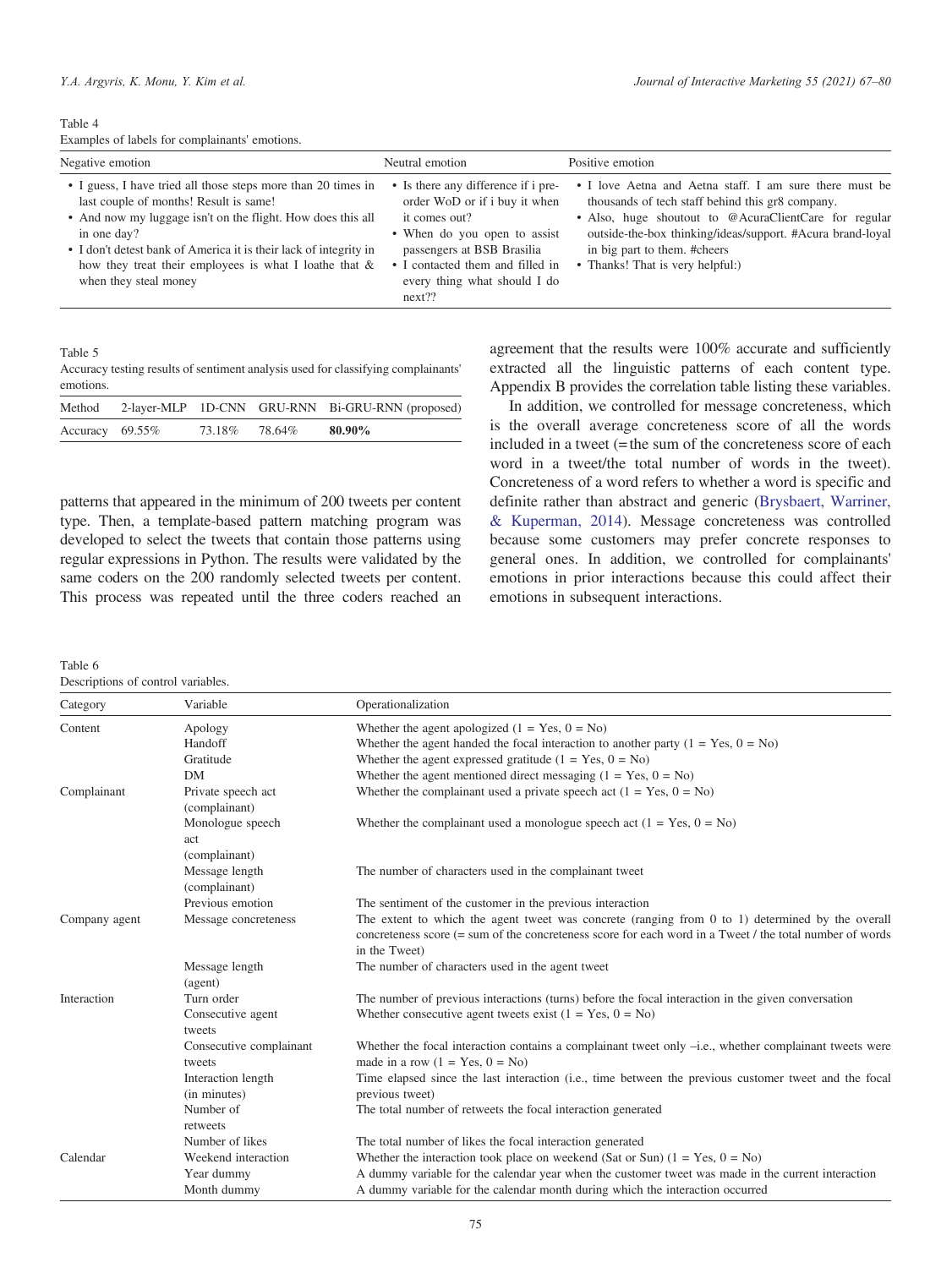## Model Specification

As our interest centers on the effects of an agent's speech acts on the complainant's emotion in the immediate response, our unit of analysis is an interaction (as defined in the section, Extraction of Interactions for Complaint Handling). For the analysis, we employed (interaction-level) fixed-effect regression estimation with robust standard errors. This fixed-effects estimation approach permits us to compare only interactions belonging to a conversation to one another; thus, statistically significant results indicate that consistent patterns exist in interactions across conversations. This fixed-effect regression estimation provides at least two advantages to answering our research question.

The first advantage is that this fixed-effect regression estimation allows us to observe dynamic changes in agents' choices of speech acts and the accompanying emotions in complainants' responses. An agent's choices of speech acts and the complainant's subsequent emotions are likely to fluctuate over the course of a conversation. A fixed-effects estimation model attributes the variance found in the complainant's emotions to the variance in the agent's speech acts. Thus, a significant result obtained from this estimation model demonstrates that an agent changes their use of speech acts during the course of a conversation (i.e., from an interaction to another) and the customer's emotion changes accordingly.

The other advantage is that the fixed-effect estimation model can eliminate complainant-specific unobserved heterogeneity such as the complainant's demographics, network popularity, and personality. The estimation can also control for timeinvariant complaint-, agent-, and company-specific factors because they are, by definition of our interaction, kept constant in our analysis. Examples of complaint-, company- and agentspecific unobserved heterogeneity are types of complaints, company culture, policies regarding tweeting, the company's products or services, the industry in which the company operates, and the agent's demographics.

As a result of these strong controls implemented, this model allows us to make a causal inference regarding the effect of an agent's speech acts on a complainant's emotion. Specifically, we model complainant  $i$ 's emotion in interaction  $k$  as a function of agent j's speech acts in that interaction as shown below:

Complainant Emotion<sub>ijk</sub>

\n
$$
+ \beta_2 Monologue SA_{ijk} + \beta_3 Principle SA_{ijk} + \beta_3 Private SA_{ijk} + \beta_3 Private SA_{ijk} + Monologue SA_{ijk} + \gamma_1 X_{ijk}
$$
\n
$$
+ \alpha_k + \varepsilon_{ijk}
$$
\n(5)

where SA refers to Speech Act,  $X_{ijk}$  denotes the control variables and  $\alpha_k$  represents interaction k's fixed effects.

#### Results

Table 7 shows the descriptive statistics of the major variables. Before the analysis, a natural-log transformation was applied to highly skewed variables, such as the number of

| Table 7                 |  |
|-------------------------|--|
| Descriptive statistics. |  |

| Variable                           | Mean     | Std. dev. | Min      | Max    |
|------------------------------------|----------|-----------|----------|--------|
| Private speech act (complainant)   | 0.55     | 0.50      | $\Omega$ | 1      |
| Monologue speech act (complainant) | 0.79     | 0.41      | $\Omega$ | 1      |
| Interaction length (in minutes)    | 1,042.41 | 4,185.48  | $\theta$ | 49,981 |
| Message length (agent)             | 120.85   | 51.25     | 11       | 438    |
| Message length (complainant)       | 90.30    | 40.72     | 6        | 324    |
| Message concreteness               | 0.19     | 0.50      | $\Omega$ | 2.53   |
| # of retweets                      | 0.31     | 6.79      | $\Omega$ | 337    |
| # of likes                         | 0.55     | 10.12     | $\Omega$ | 564    |
| Turn order                         | 4.49     | 3.12      | 1        | 13     |
| Consecutive agent tweets           | 0.03     | 0.17      | $\Omega$ | 1      |
| Consecutive complainant tweets     | 0.58     | 0.49      | $\Omega$ | 1      |
| Weekend Interaction                | 0.15     | 0.35      | $\Omega$ | 1      |
| Apology                            | 0.08     | 0.28      | $\Omega$ | 1      |
| Handoff                            | 0.03     | 0.18      | $\Omega$ | 1      |
| DМ                                 | 0.01     | 0.09      | $\Omega$ | 1      |
| Gratitude (agent)                  | 0.17     | 0.38      | $\Omega$ | 1      |
| Previous emotion                   | $-0.22$  | 0.82      | $-1$     | 1      |
| Private speech act (agent)         | 0.31     | 0.46      | $\Omega$ | 1      |
| Monologue speech act (agent)       | 0.75     | 0.43      | $\Omega$ |        |
| Complainant emotion                | $-0.11$  | 0.83      | - 1      | 1      |

Notes:  $N = 34,709$  (interactions).

retweets, the number of likes, and the time lag between interactions. The variance inflation factors for all variables were below 2.0, so multicollinearity was not a concern.

Table 8 reports the results of the regression analysis. Model 1 presents the base model with the control variables only. Model 2 adds the main effects of the speech acts to the base model. Model 3 presents the full model, including the interaction term. Further, R-squared values show the strength of the relationship between our model and the dependent variable. We also checked Akaike's information criterion (AIC), which is a measure of goodness-of-fit based on the tradeoff between the complexity and precision of a model (Akaike, 1974). The smaller the AIC value, the better the model is. Compared to the other models (Model 1: 62557.53 and Model 2: 62547.81), Model 3 has the lowest AIC value (62543.02), suggesting that the full model best fits the data.

Hypothesis 1 states that an agent's private speech act will create positive emotions for the complainant to a greater degree than a socially entrenched speech act will. The coefficient of a private speech act is positive and significant ( $\beta = 0.028$ ,  $p < .05$  in Model 2), thus supporting Hypothesis 1.

Hypothesis 2 states that an agent's monologue speech act will create positive emotions for the complainant to a greater degree than a dialogue speech act will. The coefficient of a monologue speech act is positive and significant ( $\beta = 0.032$ ,  $p < .05$  in Model 2), thus supporting Hypothesis 2.

Hypothesis 3 states that when a private speech act is combined with a dialogue speech act, the complaints' emotions are likely to be more positive than when it is combined with a monologue speech. We tested the interaction effect between a private speech act and a monologue speech act. Model 3 shows that the coefficient of the interaction term (private \* monologue) is negative and significant ( $\beta = -0.069$ ,  $p < .05$ ), suggesting a substitution effect between the two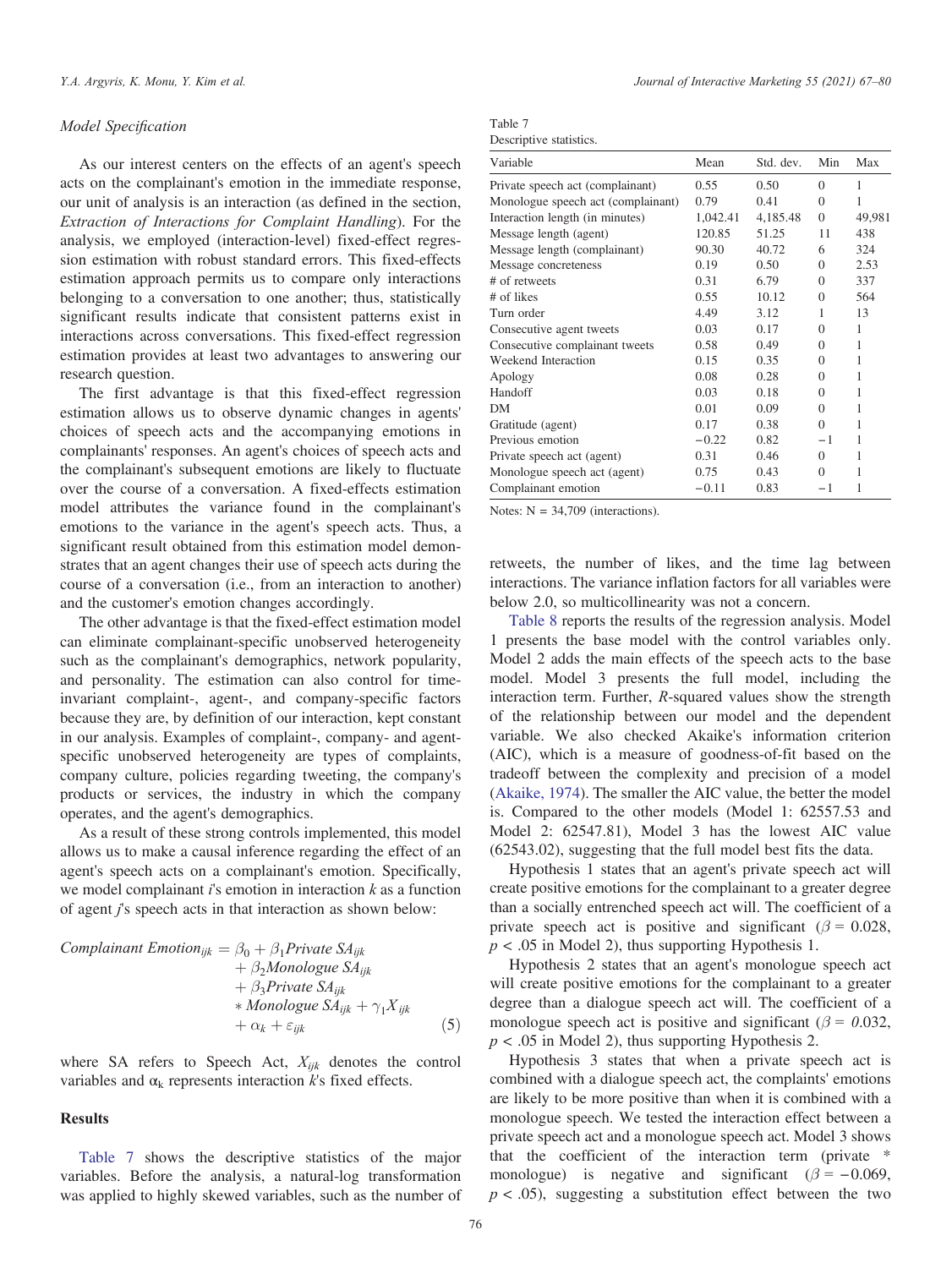Table 8

Results from the regression.

| Variables                            | $(1)$ Controls     | (2) Main effects   | (3) Interaction    |
|--------------------------------------|--------------------|--------------------|--------------------|
| Constant                             | $-0.757***(0.087)$ | $-0.747***(0.087)$ | $-0.752***(0.087)$ |
| Private SA (complainant)             | $0.048***(0.011)$  | $0.049***(0.011)$  | $0.049***(0.011)$  |
| Monologue SA (complainant)           | $-0.142***(0.014)$ | $-0.143***(0.014)$ | $-0.142***(0.014)$ |
| Interaction length (in minutes) (ln) | $-0.002(0.001)$    | $-0.002(0.001)$    | $-0.002(0.001)$    |
| Message length (agent)               | 0.026(0.019)       | 0.033(0.019)       | 0.033(0.019)       |
| Message length (complainant)         | $-0.327***(0.011)$ | $-0.327***(0.011)$ | $-0.327***(0.011)$ |
| Message concreteness                 | $-0.021(0.040)$    | $-0.018(0.040)$    | $-0.018(0.040)$    |
| $#$ of retweets $(ln)$               | 0.000(0.013)       | 0.000(0.013)       | 0.000(0.013)       |
| # of likes (ln)                      | $-0.007(0.009)$    | $-0.007(0.009)$    | $-0.007(0.009)$    |
| Turn order                           | $0.015***(0.002)$  | $0.015***(0.002)$  | $0.015***(0.002)$  |
| Consecutive agent tweets             | 0.035(0.040)       | 0.034(0.040)       | 0.035(0.040)       |
| Consecutive complainant tweets       | $-0.028(0.028)$    | $-0.028(0.028)$    | $-0.028(0.028)$    |
| Weekend Interaction                  | 0.019(0.025)       | 0.020(0.025)       | 0.021(0.025)       |
| Apology                              | $-0.045(0.027)$    | $-0.047(0.027)$    | $-0.047(0.027)$    |
| Handoff                              | 0.053(0.036)       | 0.049(0.036)       | 0.050(0.036)       |
| DM                                   | 0.042(0.076)       | 0.045(0.076)       | 0.045(0.076)       |
| Gratitude (agent)                    | $-0.037*(0.018)$   | $-0.040*(0.018)$   | $-0.039*(0.019)$   |
| Previous sentiment                   | $-0.212***(0.007)$ | $-0.213***(0.007)$ | $-0.213***(0.007)$ |
| Private SA                           |                    | $0.028*(0.014)$    | $0.029*(0.015)$    |
| <b>Monologue SA</b>                  |                    | $0.032*(0.015)$    | $0.032*(0.015)$    |
| Private*Monologue                    |                    |                    | $-0.069*(0.034)$   |
| Interactions                         | 34,709             | 34,709             | 34,709             |
| Conversations                        | 13,446             | 13,446             | 13,446             |
| Company FE                           | Yes                | Yes                | Yes                |
| Year/Month dummies                   | Yes                | Yes                | Yes                |
| R-squared (within)                   | 0.0996             | 0.1001             | 0.0999             |
| AIC                                  | 62,557.53          | 62,547.81          | 62,543.02          |

Notes: SA = Speech Acts; Robust standard errors are shown in parentheses;  $\ln$  = Log transformed; FE = fixed effects, \* p < .05, \*\* p < .01, \*\*\* p < .001.

speech acts. This substitution effect coincides with the assertion underlying H3. The positive effect of a private speech act on a complainant's emotion decreases when combined with a monologue speech act. A simple slope test (Aiken & West, 1991) reveals that the difference between private speech acts combined with dialogues and private speech acts combined with monologues is significant (t = 2.08,  $p < .05$ ). Taken together, the empirical evidence supports H3.

## Robustness Checks

To test the robustness of our findings, we conducted robustness tests. The results are in Appendix C. First, we used an alternative operationalization of the dependent variable, measuring a change in the complainant's emotion based on the difference between the complainant's emotion in the previous interaction and that of the current interaction. This alternative dependent variable allowed us to examine how the agent's current use of a specific speech acts makes the complainant feels better or worse (compared to the previous interaction) while controlling for the customer's previous emotional state. The result supports that both private and monologue speech acts significantly improve the complainants' emotions in the current interaction compared to the prior one ( $\beta = 0.028$ ,  $p =$ .054;  $\beta = 0.035$ ,  $p < .05$ , respectively; Model 1.2). Additionally, the result supports that private and monologue speech acts substitute each other when used jointly ( $\beta$  = -0.084, p < .05, Model 1.3).

from the interaction between the agent's speech acts and the complainant's own speech acts, instead of resulting solely from the agent's use of speech acts. Model 2 in Table C reports the results of the four possible interaction effects. None of the interactions were significant. Notably, the addition of the four interactions did not affect the significance of our main results  $(\beta = -0.084, p < .05)$ , attesting to the robustness of the findings. Discussion and Conclusion

Second, we tested the possible interaction effects between the speech acts of a complainant and those of an agent to rule out an alternate hypothesis that a complainant's emotion results

# Summary of the Findings

We began this study with the goal of identifying the response tone that an agent can employ on social media to handle complaint management processes without resorting to excessive or premature provisions of redress. To this end, we employed the theory of speech acts, which concerns the semantics of speech, due to its fit with our definition of a response tone and our study goal. We chose B&B's speech act, which provides the two dimensions of speech acts and the interactions between the two dimensions, contextualizing these two dimensions as well as the interactions in line with our conceptualization of response tones. Despite these strengths, B&B's classification is unclear regarding how the listener in a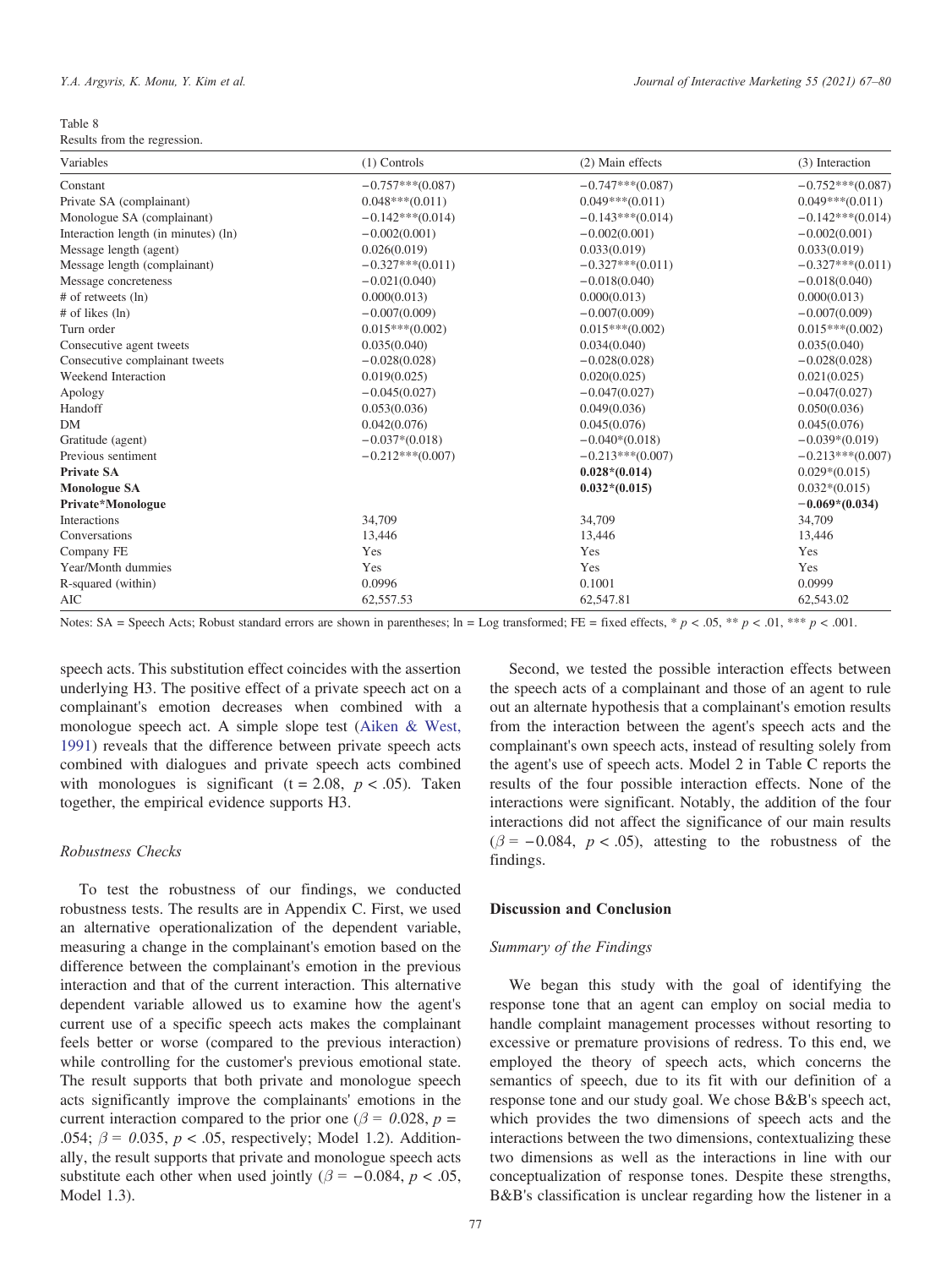negotiation would feel when a speech act is delivered to them. Filling this gap is important in social media complaint management because complainants' negative emotions can create the viral spread of negative WOM (Kramer, Guillory, & Hancock, 2014), while complainants' positive emotions are associated with increased brand loyalty (DeWitt et al., 2008). Thus, we expand B&B's classification to cover the impacts of speech acts on a listener's emotions. Our data (>100,000 tweets)—collected from a complete coverage (34) of the firms on the ACSI list with twitter complaint handles, three RNNs, and fixed-effect regression results—demonstrate that each speech act and their combinations vary in their capacity to create positive emotions for the complainant. More specifically, both private speech acts and monologue speech acts foster positive emotions for the complainant compared to socially entrenched and dialogue speech, respectively. In addition, the response to a private speech act combined with a monologue speech act (forming Expression), is less positive than when private speech is combined with dialogue speech (forming Interaction). These substitution effects expand B&B's assertions regarding the interaction effects between the two dimensions by showing which combinations erode the advantages of an individual speech act.

## Contributions to Theory Advancement

This study provides several theoretical contributions. First, this study closes an important gap on the effectiveness of a proper response tone in the creation of positive emotions for complainants, contributing to the knowledge of complaint management on social media. Among the few studies that have examined corporate response strategies to service failures, primary attention has been given to response contents rather than tones. We contribute to the literature by demonstrating the importance of using a specific pair of speech acts to create positive emotions for the complainant. This result expands our understanding of proper response strategies to handling complaints by redirecting our attention from response contents to response tones.

Second, we contribute to expanding speech act theory in three areas: (1) the effects of speech acts on the listener's emotions, (2) the substitution effects between conventionality and dialogicality, and (3) complaint management. No prior studies, including B&B's, have proposed or tested any of these three propositions. B&B's focus was on a speaker's intentions and did not consider a listener's emotional reactions to the speech. Furthermore, although B&B introduced the interactions between the two dimensions of speech acts, they did not explain substitution effects between conventionality and dialogicality. In contrast, our finding shows that a particular set of combinations can erode the benefits of an individual speech act. We also extend speech act theory to the context of complaint management by building a bridge between automated complaint handling systems and the fast-growing AI field; this is because B&B's classification is useful for designing responses for automated agents involved in negotiations with a human listener (Chang & Woo, 1994; Woo &

Chang, 1992). Spanning the boundaries between complaint management and AI will foster the advancement of knowledge in the emerging automated complainant support field.

Last, this study makes methodological contributions by demonstrating the benefits of deep learning for the interactive marketing field. Although many prior marketing studies have adopted machine learning algorithms, they have centered on topic identification and sentiment analysis. This study tackles a deeper and more challenging problem: the semantics of a tweet and the interactions between complainants and agents. In addition, our emotion RNN architecture overcomes the limitations of sentiment analyses that are reliant on a dictionary-based approach and which can therefore be easily outdated as syntax changes over time.

## Implications for Practice

This study also provides important practical implications. First, we identify the specific response tones that lead to happy customers on social media. These findings enable firms to reduce the costs of providing financial redress and to prevent negative emotional contagion on social media. While acknowledging the importance of response contents (e.g., financial redress), our study highlights that service agents can effectively handle the complaint management process to some extent simply by using proper levels of dialogicality and conventionality.

Second, our findings help develop guidelines for training customer service agents. Using a private speech act on twitter is generally better than using a socially entrenched speech act. Nonetheless, it is safe to assume that many companies train customer service agents with pre-established scripts before they deploy the agents to interact with complainants (Nguyen, Groth, Walsh, & Hennig-Thurau, 2014; Walsh, Gouthier, Gremler, & Brach, 2012). Therefore, the challenge lies in providing customer service agents with various scenarios and possible responses which they can select so that the agents' replies ought to sound spontaneous; in this way, customers are not aware of the fact that agents' responses are based on a script.

Our study demonstrates the merit of utilizing a deep learning emotion classification model to gauge how successful a service agent is in addressing complaints. This model can be a replacement to the additional step of administering a postservice customer survey that suffers from selection and nonresponse biases. Firms can use the model to assess an agent's quality of service in a more systematic and transparent manner. Lastly, firms can utilize deep learning speech act classification models to assess the degree to which each agent follows the guidelines for using specific speech acts. Simultaneously, the results generated by these algorithms (e.g., "You used private speech acts 80% of the time") will help agents reflect on their personal tendencies to use one speech act over the other.

## Limitations and Suggestions for Future Research

Like all studies, this study has limitations to acknowledge. We operationalized our dependent variable by analyzing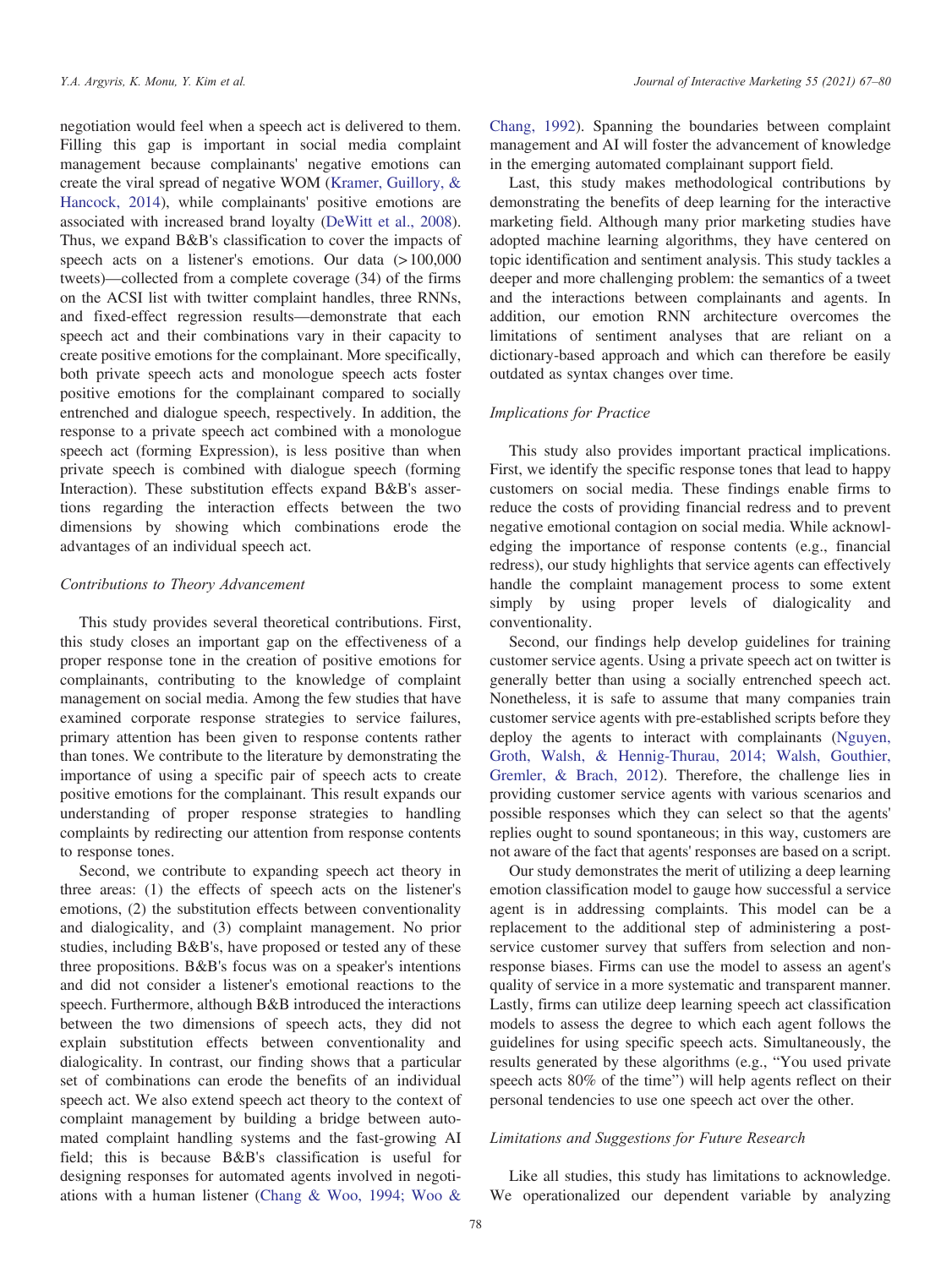complainants' explicit expressions of emotions. Our operationalization was thus limited in its capacity to capture a complainant's use of sarcasm and politeness to disguise their feelings. By comparing changes in emotions from the same complainant across interactions in the same conversation, we managed to account for individual variance in expressing emotions—that is, even a polite person could show their changing emotions within their personal range. Despite the advantages of our chosen model in controlling for individual differences, the absence of complainants' individual characteristics in our hypothesis testing remains a limitation.

The second limitation is that we focused on emotions, rather than objective retweets and likes. This choice was made to accomplish our primary goal of identifying speech acts to handle a complainant's emotional state. However, we acknowledge that other objective measures may be appropriate for evaluating effects on the audience that observes agentcomplainant interactions on social media.

This point leads to our third limitation and presents a promising area for future research. It is worthwhile to examine how service agents' speech acts used to handle complaints affect observers' attitudes toward the firm and their subsequent behaviors on social media (e.g., retweeting, liking). Unlike offline settings, how agents handle complaints is visible not only to individual complainants but also to the audience observing agent-complainant interactions (Johnen & Schnittka, 2019). Potential research questions include "Could the speech acts also garner positive responses from the audience and prevent negative WOM among the audience?" Indeed, observers of an agent-complainant interaction often also engage with the interaction, thereby forming a multi-party negotiation. It is not yet known whether B&B's classification centering on bi-directional negotiations is an appropriate theoretical lens for multi-party negotiations. Future researchers are recommended to consider extending the speech act theory beyond their focus on bi-directional negotiations and to identify if any additional dimensions outside conventionality and dialogicality are pertinent to multi-party negotiations.

Lastly, future researchers can consider whether communication accommodation occurs in twitter complaint management settings. Communication accommodation has been found on twitter in previous studies in that members with a shared social identity tend to mimic the other party's communication style (Danescu-Niculescu-Mizil, et al. 2011; Tamburrini et al. 2015). Our study did not center on individuals sharing a social identity and thus our results did not show mimicry (Appendix C); however, it is possible that companies with strong brand cultures that extend to customers could exhibit communication accommodation between an agent and the complainant.

## Acknowledgment

This work was supported in part by the National Science Foundation grant, CNS 1551004.

## Appendix A. Supplementary data

Supplementary data to this article can be found online at https://doi.org/10.1016/j.intmar.2021.02.001.

## References

- Aiken, L. S., & West, S. G. (1991). Multiple regression: Testing and interpreting interactions. Thousand Oaks, CA, US: Sage Publications, Inc.
- Akaike, H. (1974). A new look at the statistical model identification. Springer Series in Statistics, Springer, 215–222 https://link.springer.com/chapter/10. 1007%2F978-1-4612-1694-0\_16.
- Austin, J. L. (1962), How to Do Things with Words, J. O. Urmson and M. Sbisá, eds., 2nd ed, Cambridge, MA: Havard University Press, https://www. hup.harvard.edu/catalog.php?isbn=9780674411524.
- Austin, J. L. (1970). In J.O. Urmson & G.J. Warnock (Eds.) Philosophical Papers, Oxford, England: Oxford University Press.
- Ballmer, T. T., & Brennenstuhl, W. (1981). Speech Act Classification: A Study in the Lexical Analysis of English Speech Activity Verbs. , Berlin, Heidelberg: Springer Berlin Heidelberghttps://doi.org/10.1007/978-3-642- 67758-8.
- Beebe, L. M., & Waring, H. Z. (2002). The pragmatics in the interlanguage pragmatics research agenda: the case of tone. AAAL Annual Conference, 6–9.
- Beebe, L. H., & Waring, H. Z. (2004). The linguistic encoding of pragmatic tone: adverbials as words that work. In D. Boxer & A.D. Cohen (Eds.) Studying Speaking to Inform Second Language Learning (pp. 228–228) Multilingual Matters, .
- Brandt, M. (2019). Infographic: 80% of Twitter's users are mobile. Statista Infographics https://www.statista.com/chart/1520/number-of-monthlyactive-twitter-users/.
- Brysbaert, M., Warriner, A. B., & Kuperman, V. (2014). Concreteness ratings for 40 thousand generally known English word lemmas. Behavior Research Methods, 46(3), 904–911.
- Honey, C., & Herring, S. C. (2009). Beyond microblogging: Conversation and collaboration via Twitter. 2009 42nd Hawaii International Conference on System Sciences, 1–10, https://doi.org/10.1109/HICSS.2009.89.
- Chang, M. K., & Woo, C. C. (1994). A speech-act-based negotiation protocol: design, implementation, and test use. ACM Transactions on Information Systems (TOIS), 12(4), 360–382, https://doi.org/10.1145/185462.185477.
- Chebat, J.-C., & Slusarczyk, W. (2005). How emotions mediate the effects of perceived justice on loyalty in service recovery situations: an empirical study. Journal of Business Research, Special Section on the 2002 SMA Retail Symposium, 58(5), 664–673, https://doi.org/10.1016/j. jbusres.2003.09.005.
- Chung, J., Gulcehre, C., Cho, K. H., & Bengio, Y. (2014). Empirical evaluation of gated recurrent neural networks on sequence modeling. ArXiv:1412.3555 [Cs], December http://arxiv.org/abs/1412.3555.
- Danescu-Niculescu-Mizil, C., Gamon, M., & Dumais, S. (2011). Mark my words! Linguistic style accommodation in social media. Proceedings of the 20th International Conference on World Wide Web, 745–754, https://doi. org/10.1145/1963405.1963509.
- Davidow, M. (2000). The bottom line impact of organizational responses to customer complaints. Journal of Hospitality & Tourism Research, 24(4), 473–490, https://doi.org/10.1177/109634800002400404.
- Davidow, M. (2003). Organizational responses to customer complaints: what works and what doesn't. Journal of Service Research, 5(3), 225–250, https://doi.org/10.1177/1094670502238917.
- DeWitt, T., Nguyen, D. T., & Marshall, R. (2008). Exploring customer loyalty following service recovery: the mediating effects of trust and emotions. Journal of Service Research, 10(3), 269–281, https://doi.org/10.1177/ 1094670507310767.
- Einwiller, S. A., & Steilen, S. (2015). Handling complaints on social network sites–an analysis of complaints and complaint responses on Facebook and twitter pages of large US companies. Public Relations Review, 41(2), 195–204.